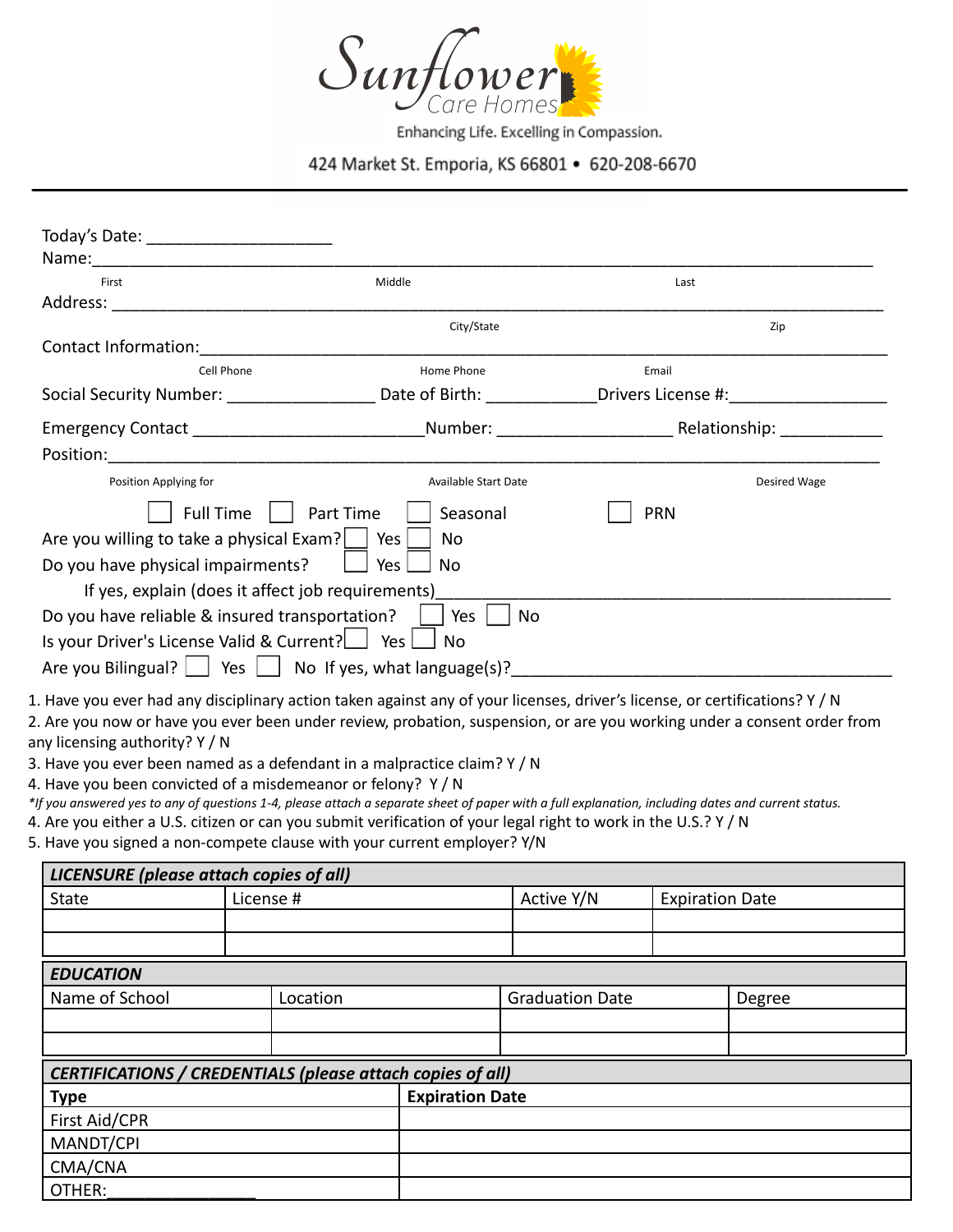## **SKILLS & QUALIFICATIONS**

## **EMPLOYMENT HISTORY**

<u> 1989 - Johann Stoff, disk foar it ferstjer fan it ferstjer fan it ferstjer fan it ferstjer fan it ferstjer f</u>

|                    | Job Title:                                                                                                                                                                                                                     |  |
|--------------------|--------------------------------------------------------------------------------------------------------------------------------------------------------------------------------------------------------------------------------|--|
|                    |                                                                                                                                                                                                                                |  |
|                    |                                                                                                                                                                                                                                |  |
|                    |                                                                                                                                                                                                                                |  |
|                    |                                                                                                                                                                                                                                |  |
|                    | Dates of Employment: From To To Ending Wage:                                                                                                                                                                                   |  |
|                    |                                                                                                                                                                                                                                |  |
|                    | Job Title:                                                                                                                                                                                                                     |  |
|                    |                                                                                                                                                                                                                                |  |
|                    |                                                                                                                                                                                                                                |  |
|                    |                                                                                                                                                                                                                                |  |
|                    |                                                                                                                                                                                                                                |  |
|                    |                                                                                                                                                                                                                                |  |
|                    | Reason for Leaving:<br>Dates of Employment: From To To Ending Wage:<br>May We Contact: San To No To To To Brading Wage:                                                                                                        |  |
|                    |                                                                                                                                                                                                                                |  |
|                    | Job Title:                                                                                                                                                                                                                     |  |
|                    |                                                                                                                                                                                                                                |  |
|                    |                                                                                                                                                                                                                                |  |
|                    |                                                                                                                                                                                                                                |  |
|                    |                                                                                                                                                                                                                                |  |
|                    | Dates of Employment: From To To Ending Wage: May We Contact: Sample Yes To No                                                                                                                                                  |  |
|                    |                                                                                                                                                                                                                                |  |
| <b>REFERENCES:</b> |                                                                                                                                                                                                                                |  |
|                    |                                                                                                                                                                                                                                |  |
|                    | Zip:______________                                                                                                                                                                                                             |  |
|                    |                                                                                                                                                                                                                                |  |
|                    |                                                                                                                                                                                                                                |  |
|                    | Zip:_____________                                                                                                                                                                                                              |  |
|                    |                                                                                                                                                                                                                                |  |
|                    |                                                                                                                                                                                                                                |  |
|                    | Zip:___________                                                                                                                                                                                                                |  |
|                    | Phone: Email: Email: Email: Email: Email: Email: Email: Email: Email: Email: Email: Email: Email: Email: Email: Email: Email: Email: Email: Email: Email: Email: Email: Email: Email: Email: Email: Email: Email: Email: Email |  |